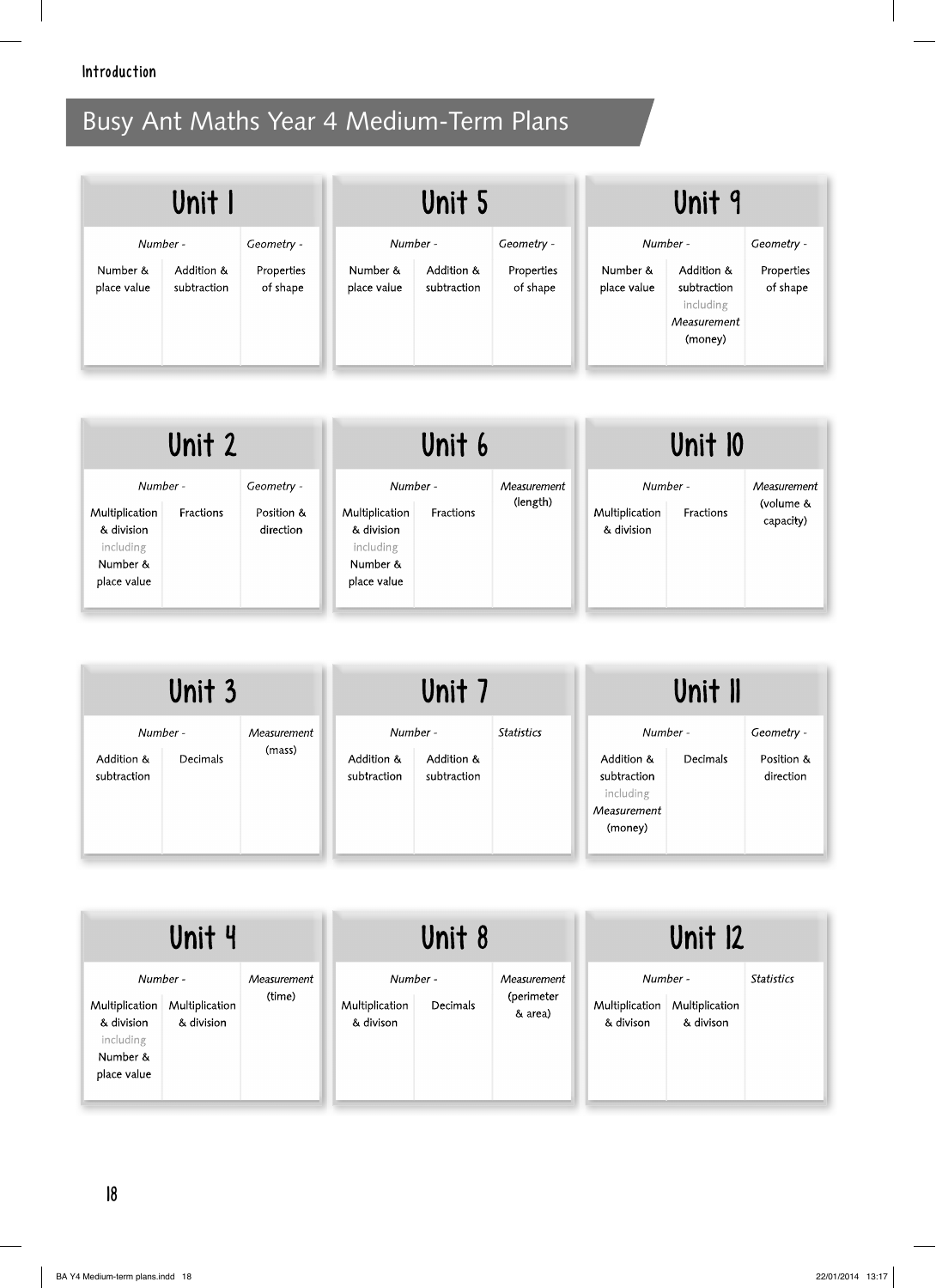| Unit 1                                                                                                                                                                                                                                                                              | Number – Number and place value<br>Number - Addition and subtraction                                        |                                                                                                                                                                                         |                |  |
|-------------------------------------------------------------------------------------------------------------------------------------------------------------------------------------------------------------------------------------------------------------------------------------|-------------------------------------------------------------------------------------------------------------|-----------------------------------------------------------------------------------------------------------------------------------------------------------------------------------------|----------------|--|
|                                                                                                                                                                                                                                                                                     | Geometry – Properties of shapes                                                                             |                                                                                                                                                                                         |                |  |
|                                                                                                                                                                                                                                                                                     | National Curriculum attainment targets<br>Pupils should be taught to:                                       | Lesson objectives<br>Pupils will be taught to:                                                                                                                                          | Lesson         |  |
|                                                                                                                                                                                                                                                                                     | Number - Number and place value                                                                             | Week 1                                                                                                                                                                                  |                |  |
| • find 1000 more or less than a given number<br>• recognise the place value of each digit in a four-digit<br>number (thousands, hundreds, tens, and ones)<br>order and compare numbers beyond 1000<br>• identify, represent and estimate numbers using different<br>representations |                                                                                                             | • Recognise the place value of each digit in a four-digit number (thousands,<br>hundreds, tens, and ones)<br>• Identify, represent and estimate numbers using different representations | 1              |  |
|                                                                                                                                                                                                                                                                                     |                                                                                                             | • Recognise the place value of each digit in a four-digit number (thousands,<br>hundreds, tens, and ones)                                                                               |                |  |
|                                                                                                                                                                                                                                                                                     |                                                                                                             | • Identify, represent and estimate numbers using different representations                                                                                                              |                |  |
|                                                                                                                                                                                                                                                                                     |                                                                                                             | · Order and compare numbers beyond 1000                                                                                                                                                 |                |  |
|                                                                                                                                                                                                                                                                                     |                                                                                                             | . Find 1000 more or less than a given number                                                                                                                                            |                |  |
|                                                                                                                                                                                                                                                                                     | Number – Addition and subtraction                                                                           | Week <sub>2</sub>                                                                                                                                                                       |                |  |
|                                                                                                                                                                                                                                                                                     | · practise mental methods with increasingly large                                                           | · Use mental methods for addition                                                                                                                                                       | 1              |  |
|                                                                                                                                                                                                                                                                                     | numbers to aid fluency *                                                                                    | • Use mental methods for subtraction                                                                                                                                                    | 2              |  |
|                                                                                                                                                                                                                                                                                     | • solve addition and subtraction two-step problems in<br>contexts, deciding which operations and methods to | · Solve one-step problems in contexts                                                                                                                                                   | 3              |  |
| use and why                                                                                                                                                                                                                                                                         |                                                                                                             | • Solve two-step problems in contexts                                                                                                                                                   | 4              |  |
|                                                                                                                                                                                                                                                                                     | Geometry - Properties of shapes                                                                             | Week 3                                                                                                                                                                                  |                |  |
|                                                                                                                                                                                                                                                                                     | · identify lines of symmetry in 2-D shapes presented in                                                     | • Identify lines of symmetry in 2-D shapes                                                                                                                                              | $\mathbf{1}$   |  |
|                                                                                                                                                                                                                                                                                     | different orientations                                                                                      | · Reflect 2-D shapes along a line of symmetry                                                                                                                                           | $\overline{2}$ |  |
|                                                                                                                                                                                                                                                                                     | • complete a simple symmetric figure with respect to a<br>specific line of symmetry                         | • Complete simple symmetric figures with respect to a specific line of<br>symmetry                                                                                                      | 3              |  |
|                                                                                                                                                                                                                                                                                     |                                                                                                             | • Make patterns by repeatedly reflecting shapes in vertical lines of symmetry                                                                                                           | 4              |  |

|        | Number – Multiplication and division, including Number and place value |
|--------|------------------------------------------------------------------------|
| Unit 2 | Number – Fractions                                                     |
|        | Geometry – Position and direction                                      |

| National Curriculum attainment targets<br>Pupils should be taught to:                                                                                                        | Lesson objectives<br>Pupils will be taught to:                                                                                                                      | Lesson         |
|------------------------------------------------------------------------------------------------------------------------------------------------------------------------------|---------------------------------------------------------------------------------------------------------------------------------------------------------------------|----------------|
| Number - Multiplication and division                                                                                                                                         | Week 1                                                                                                                                                              |                |
| • recall multiplication and division facts for multiplication<br>tables up to $12 \times 12$<br>• recognise and use factor pairs and commutativity in<br>mental calculations | • Count in multiples of 9<br>• Recall multiplication and division facts for the 9 multiplication table<br>· Understand that multiplication can be done in any order | 1              |
| Number – Number and place value<br>• count in multiples of 6 and 9                                                                                                           | • Recall multiplication and division facts for the 9 multiplication table<br>• Understand that multiplication can be done in any order                              | 2              |
|                                                                                                                                                                              | • Count in multiples of 6<br>• Recall multiplication and division facts for the 6 multiplication table<br>• Understand that multiplication can be done in any order | 3              |
|                                                                                                                                                                              | . Recall multiplication and division facts for the 6 multiplication table<br>• Understand that multiplication can be done in any order                              | 4              |
| Number – Fractions                                                                                                                                                           | Week 2                                                                                                                                                              |                |
| • recognise and show, using diagrams, families of<br>common equivalent fractions                                                                                             | • Recognise and show, using diagrams, families of common equivalent<br>fractions                                                                                    | 1              |
| • understand the relation between non-unit fractions and<br>multiplication and division of quantities *                                                                      | • Recognise and show, using diagrams, families of common equivalent<br>fractions                                                                                    | $\overline{2}$ |
|                                                                                                                                                                              | . Understand the relation between non-unit fractions and multiplication and<br>division of quantities                                                               | 3              |
|                                                                                                                                                                              | . Understand the relation between non-unit fractions and multiplication and<br>division of quantities                                                               | 4              |
| Geometry - Position and direction                                                                                                                                            | Week 3                                                                                                                                                              |                |
| • describe positions on a 2-D grid as coordinates in the<br>first quadrant                                                                                                   | • Recognise where a shape will be after translations of a given unit to the<br>left/right and up/down on square and triangular grids                                | 1              |
| • describe movements between positions as translations<br>of a given unit to the left/right and up/down                                                                      | • Use coordinates to describe the position of a point on a grid in the first<br>quadrant                                                                            | $\overline{2}$ |
| • plot specified points and draw sides to complete a given<br>polygon                                                                                                        | • Plot specified points on a coordinate grid in the first quadrant                                                                                                  | 3              |
|                                                                                                                                                                              | • Recognise where a shape will be after translations of a given unit to the<br>left/right and up/down on a coordinate grid in the first quadrant                    | 4              |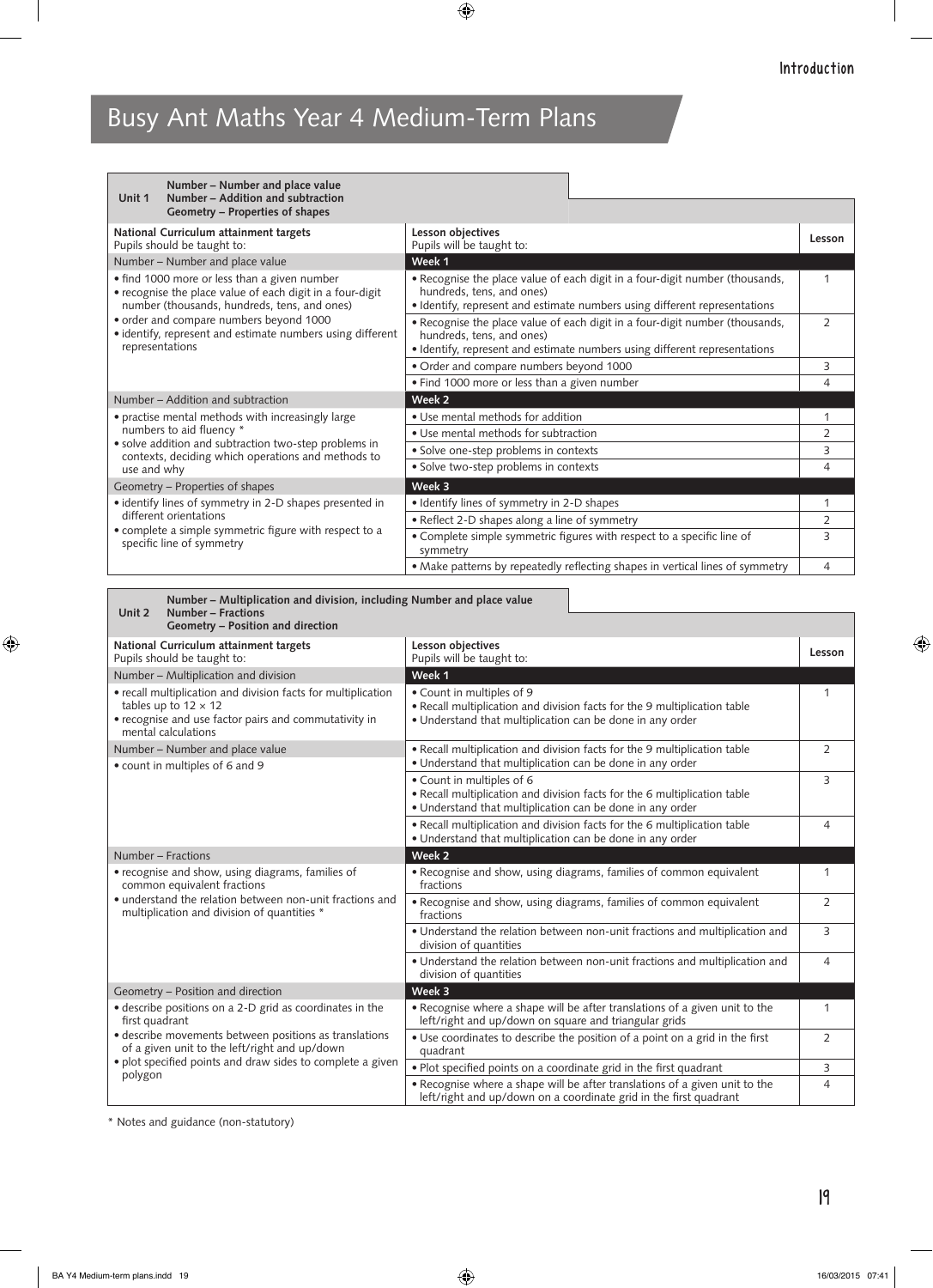| Number - Addition and subtraction<br>Number - Decimals<br>Unit 3                                                                                                                             |                                                                                                                                                                          |                     |
|----------------------------------------------------------------------------------------------------------------------------------------------------------------------------------------------|--------------------------------------------------------------------------------------------------------------------------------------------------------------------------|---------------------|
| <b>Measurement (mass)</b>                                                                                                                                                                    |                                                                                                                                                                          |                     |
| National Curriculum attainment targets<br>Pupils should be taught to:                                                                                                                        | Lesson objectives<br>Pupils will be taught to:                                                                                                                           | Lesson              |
| Number - Addition and subtraction                                                                                                                                                            | Week 1                                                                                                                                                                   |                     |
| • practise mental methods with increasingly large<br>numbers to aid fluency *<br>• add numbers with up to 4 digits using the formal<br>written method of columnar addition where appropriate | • Use mental methods for addition<br>• Add numbers with up to 4 digits using the formal written method of<br>columnar addition<br>• Estimate the answer to a calculation | 1<br>$\overline{2}$ |
| • estimate answers to a calculation<br>• solve addition and subtraction two-step problems in<br>contexts, deciding which operations and methods to<br>use and why                            | • Add numbers with up to 4 digits using the formal written method of<br>columnar addition<br>• Estimate the answer to a calculation                                      | 3                   |
|                                                                                                                                                                                              | · Solve two-step problems in contexts, deciding which operations and<br>methods to use and why                                                                           | 4                   |
| Number – Decimals                                                                                                                                                                            | Week <sub>2</sub>                                                                                                                                                        |                     |
| • extend understanding of the number system and<br>decimal place value to tenths *                                                                                                           | • Understand the place value of tenths<br>• Recognise and write decimal equivalents of any number of tenths                                                              | 1                   |
| • recognise and write decimal equivalents of any number                                                                                                                                      | • Compare numbers with one decimal place                                                                                                                                 | $\overline{2}$      |
| of tenths<br>• round decimals with one decimal place to the nearest                                                                                                                          | . Round decimals with one decimal place to the nearest whole number                                                                                                      | 3                   |
| whole number<br>• compare numbers with the same number of decimal<br>places up to two decimal places<br>· solve simple measure problems involving decimals to<br>two decimal places          | • Solve simple problems involving decimals with one decimal place                                                                                                        | 4                   |
| Measurement (mass)                                                                                                                                                                           | Week 3                                                                                                                                                                   |                     |
| • convert between different units of measure<br>• estimate, compare and calculate different measures                                                                                         | . Read and write the relationships between metric units for mass; use decimal<br>notation to tenths to record mass                                                       | $\mathbf{1}$        |
|                                                                                                                                                                                              | • Use multiplication to convert from larger to smaller units of mass                                                                                                     | 2                   |
|                                                                                                                                                                                              | • Estimate and compare mass; round numbers on scales to the nearest whole<br>number                                                                                      | 3                   |
|                                                                                                                                                                                              | • Calculate different measures of mass using decimals to one place                                                                                                       | 4                   |

#### **Unit 4 Number – Multiplication and division, including Number and place value Measurement (time)**

| National Curriculum attainment targets<br>Pupils should be taught to:                                                                                                                                                                                                                                                                                                                                                                                                                                                                                         | Lesson objectives<br>Pupils will be taught to:                                                                                                                                | Lesson         |
|---------------------------------------------------------------------------------------------------------------------------------------------------------------------------------------------------------------------------------------------------------------------------------------------------------------------------------------------------------------------------------------------------------------------------------------------------------------------------------------------------------------------------------------------------------------|-------------------------------------------------------------------------------------------------------------------------------------------------------------------------------|----------------|
| Number - Multiplication and division                                                                                                                                                                                                                                                                                                                                                                                                                                                                                                                          | Week 1                                                                                                                                                                        |                |
| • recall multiplication and division facts for multiplication                                                                                                                                                                                                                                                                                                                                                                                                                                                                                                 | • Recall square numbers to 12 x 12 and the related division facts                                                                                                             | 1              |
| tables up to $12 \times 12$<br>· use place value, known and derived facts to multiply<br>mentally, including: multiplying by 0 and 1; multiplying<br>together three numbers<br>• recognise and use factor pairs and commutativity in<br>mental calculations<br>· multiply two-digit numbers by a one-digit number using<br>formal written layout<br>• solve problems involving multiplying and adding,<br>including using the distributive law to multiply two-<br>digit numbers by one-digit<br>Number - Number and place value<br>• count in multiples of 7 | • Count in multiples of 7<br>• Recall multiplication and division facts for the 0, 1 and 7 multiplication tables<br>• Understand that multiplication can be done in any order | $\overline{2}$ |
|                                                                                                                                                                                                                                                                                                                                                                                                                                                                                                                                                               | . Recall multiplication and division facts for the 11 and 12 multiplication tables<br>• Recognise and find factors of numbers to multiples up to 12 x 12                      | 3              |
|                                                                                                                                                                                                                                                                                                                                                                                                                                                                                                                                                               | · Solve problems involving multiplication and division facts of all<br>multiplication tables to 12 x 12 and reason mathematically                                             | 4              |
|                                                                                                                                                                                                                                                                                                                                                                                                                                                                                                                                                               | Week 2                                                                                                                                                                        |                |
|                                                                                                                                                                                                                                                                                                                                                                                                                                                                                                                                                               | • Use partitioning to calculate TO x O<br>• Estimate and check the answer to a calculation                                                                                    |                |
|                                                                                                                                                                                                                                                                                                                                                                                                                                                                                                                                                               |                                                                                                                                                                               |                |
|                                                                                                                                                                                                                                                                                                                                                                                                                                                                                                                                                               | • Use partitioning and the grid method to calculate TO x O<br>• Estimate and check the answer to a calculation                                                                | $\overline{2}$ |
|                                                                                                                                                                                                                                                                                                                                                                                                                                                                                                                                                               | • Use the expanded written method to calculate TO x O<br>• Estimate and check the answer to a calculation                                                                     | 3              |
|                                                                                                                                                                                                                                                                                                                                                                                                                                                                                                                                                               | • Use place value, including x0, x1, x10 to derive multiplication facts; multiply<br>together three numbers                                                                   | 4              |
| Measurement (time)                                                                                                                                                                                                                                                                                                                                                                                                                                                                                                                                            | Week 3                                                                                                                                                                        |                |
| • convert between different units of measure                                                                                                                                                                                                                                                                                                                                                                                                                                                                                                                  | • Convert between different units of time                                                                                                                                     | 1              |
| • read, write and convert time between analogue and                                                                                                                                                                                                                                                                                                                                                                                                                                                                                                           | . Read, write and convert time between analogue and digital 12-hour clocks                                                                                                    | $\overline{2}$ |
|                                                                                                                                                                                                                                                                                                                                                                                                                                                                                                                                                               | . Read, write and convert time between analogue and digital 24-hour clocks                                                                                                    | 3              |
| digital 12- and 24-hour clocks<br>• solve problems involving converting from hours to<br>minutes; minutes to seconds; years to months; weeks to<br>days                                                                                                                                                                                                                                                                                                                                                                                                       | · Solve problems involving converting from hours to minutes; minutes to<br>seconds; years to months; weeks to days                                                            | 4              |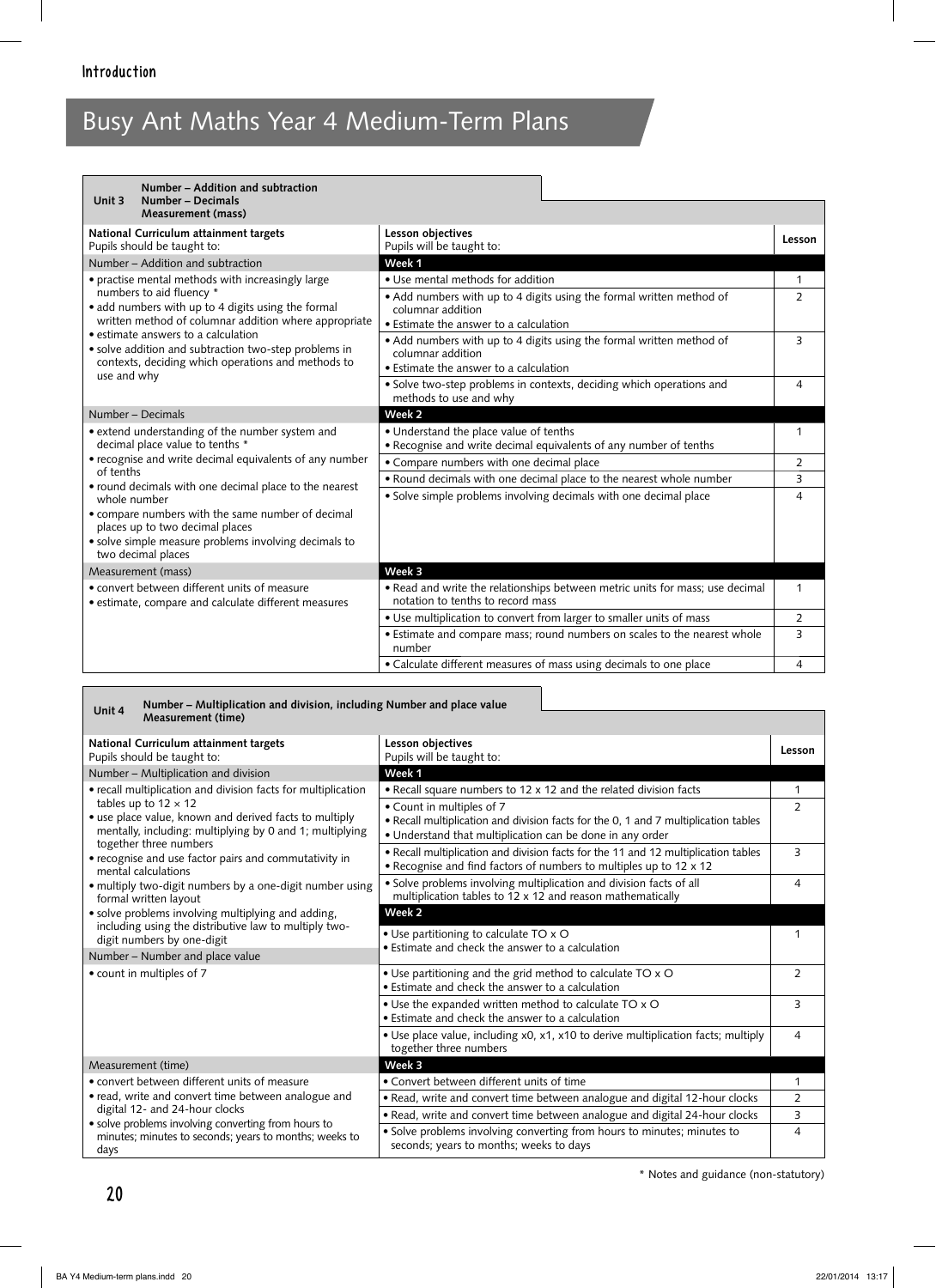| Number - Number and place value<br>Number – Addition and subtraction<br>Unit 5<br>Geometry - Properties of shapes                                                                                     |                                                                                                                                                                                              |               |
|-------------------------------------------------------------------------------------------------------------------------------------------------------------------------------------------------------|----------------------------------------------------------------------------------------------------------------------------------------------------------------------------------------------|---------------|
| National Curriculum attainment targets<br>Pupils should be taught to:                                                                                                                                 | Lesson objectives<br>Pupils will be taught to:                                                                                                                                               | Lesson        |
| Number - Number and place value                                                                                                                                                                       | Week 1                                                                                                                                                                                       |               |
| • count backwards through zero to include negative numbers<br>• recognise the place value of each digit in a four-digit number<br>(thousands, hundreds, tens, and ones)                               | • Recognise the place value of each digit in a four-digit number<br>(thousands, hundreds, tens, and ones)<br>• Order and compare numbers beyond 1000                                         |               |
| • order and compare numbers beyond 1000                                                                                                                                                               | · Solve number and practical problems that involve place value                                                                                                                               | 2             |
| • round any number to the nearest 10 or 100<br>· solve number and practical problems that involve all of the                                                                                          | . Round any number to the nearest 10 or 100                                                                                                                                                  | 3             |
| above and with increasingly large positive numbers                                                                                                                                                    | • Count backwards through zero to include negative numbers                                                                                                                                   | 4             |
| Number – Addition and subtraction                                                                                                                                                                     | Week 2                                                                                                                                                                                       |               |
| • practise mental methods with increasingly large numbers to aid<br>fluency *<br>• subtract numbers with up to 4 digits using the formal written<br>method of columnar subtraction where appropriate  | • Use mental methods for subtraction                                                                                                                                                         | 1             |
|                                                                                                                                                                                                       | • Subtract numbers with up to 4 digits using the formal written method<br>of columnar subtraction (decomposition)<br>• Estimate and use inverse operations to check answers to a calculation | $\mathcal{P}$ |
| • estimate and use inverse operations to check answers to a<br>calculation<br>· solve addition and subtraction two-step problems in contexts,<br>deciding which operations and methods to use and why | • Subtract numbers with up to 4 digits using the formal written method<br>of columnar subtraction (decomposition)<br>• Estimate and use inverse operations to check answers to a calculation | 3             |
|                                                                                                                                                                                                       | · Solve two-step problems in contexts, deciding which operations and<br>methods to use and why                                                                                               | 4             |
| Geometry - Properties of shapes                                                                                                                                                                       | Week 3                                                                                                                                                                                       |               |
| • identify acute and obtuse angles and compare and order                                                                                                                                              | • Identify acute and obtuse angles                                                                                                                                                           | 1             |
| angles up to two right angles by size                                                                                                                                                                 | · Identify acute and obtuse angles in 2-D shapes                                                                                                                                             | 2             |
|                                                                                                                                                                                                       | • Compare and order angles up to two right angles by size                                                                                                                                    | 3             |
|                                                                                                                                                                                                       | • Decide if a polygon is regular or irregular by comparing lengths and angles                                                                                                                | 4             |

**Unit 6 Number – Multiplication and division, including Number and place value Number – Fractions**

| <b>Measurement (length)</b>                                                                                                                                                                 |                                                                                                                                                                                                                                        |                |
|---------------------------------------------------------------------------------------------------------------------------------------------------------------------------------------------|----------------------------------------------------------------------------------------------------------------------------------------------------------------------------------------------------------------------------------------|----------------|
| National Curriculum attainment targets<br>Pupils should be taught to:                                                                                                                       | Lesson objectives<br>Pupils will be taught to:                                                                                                                                                                                         | Lesson         |
| Number - Multiplication and division                                                                                                                                                        | Week 1                                                                                                                                                                                                                                 |                |
| • multiply two-digit numbers by a one-digit number using                                                                                                                                    | • Count in multiples of 25, 100 and 1000                                                                                                                                                                                               | 1              |
| formal written layout<br>· solve problems involving multiplying and adding, including<br>using the distributive law to multiply two-digit numbers by                                        | • Use the formal written method to calculate TO x O<br>• Estimate and check the answer to a calculation                                                                                                                                | $\overline{2}$ |
| one-digit, integer scaling problems and harder correspondence<br>problems such as n objects are connected to m objects                                                                      | • Use the most efficient method to calculate TO x O<br>• Estimate and check the answer to a calculation                                                                                                                                | 3              |
|                                                                                                                                                                                             | • Solve problems and reason mathematically                                                                                                                                                                                             | 4              |
| Number - Number and place value                                                                                                                                                             |                                                                                                                                                                                                                                        |                |
| • count in multiples 25 and 1000                                                                                                                                                            |                                                                                                                                                                                                                                        |                |
| Number - Fractions                                                                                                                                                                          | Week 2                                                                                                                                                                                                                                 |                |
| • extend the use of the number line to connect fractions,                                                                                                                                   | • Use the number line to connect fractions and numbers                                                                                                                                                                                 | 1              |
| numbers and measures *<br>• understand the relation between non-unit fractions and<br>multiplication and division of quantities, with particular<br>emphasis on tenths and hundredths *     | • Count up and down in hundredths                                                                                                                                                                                                      | $\overline{2}$ |
|                                                                                                                                                                                             | • Recognise that hundredths arise when dividing an object by one hundred<br>and dividing tenths by ten                                                                                                                                 |                |
|                                                                                                                                                                                             | • Count up and down in hundredths                                                                                                                                                                                                      | 3              |
| • count up and down in hundredths; recognise that<br>hundredths arise when dividing an object by one hundred                                                                                | • Use multiplication and division to find non-unit tenths and hundredths                                                                                                                                                               |                |
| and dividing tenths by ten                                                                                                                                                                  | • Solve fraction problems to calculate quantities including non-unit fractions                                                                                                                                                         | 4              |
| · solve problems involving increasingly harder fractions to<br>calculate quantities, and fractions to divide quantities, including<br>non-unit fractions where the answer is a whole number |                                                                                                                                                                                                                                        |                |
| Measurement (length)                                                                                                                                                                        | Week 3                                                                                                                                                                                                                                 |                |
| • convert between different units of measure [for example,<br>kilometre to metrel<br>• estimate, compare and calculate different measures                                                   | . Read and write the relationships between metric units for length<br>(kilometres and metres); use decimal notation to tenths to record length<br>• Use multiplication to convert from larger to smaller units of length               | 1              |
|                                                                                                                                                                                             | . Read and write the relationships between metric units for length (metres,<br>centimetres and millimetres); use decimal notation to tenths to record length<br>• Use multiplication to convert from larger to smaller units of length | $\overline{2}$ |
|                                                                                                                                                                                             | • Estimate and compare length; round numbers on measuring tapes to the<br>nearest whole number                                                                                                                                         | 3              |
|                                                                                                                                                                                             | • Calculate different measures of length using decimals to one place                                                                                                                                                                   | $\overline{4}$ |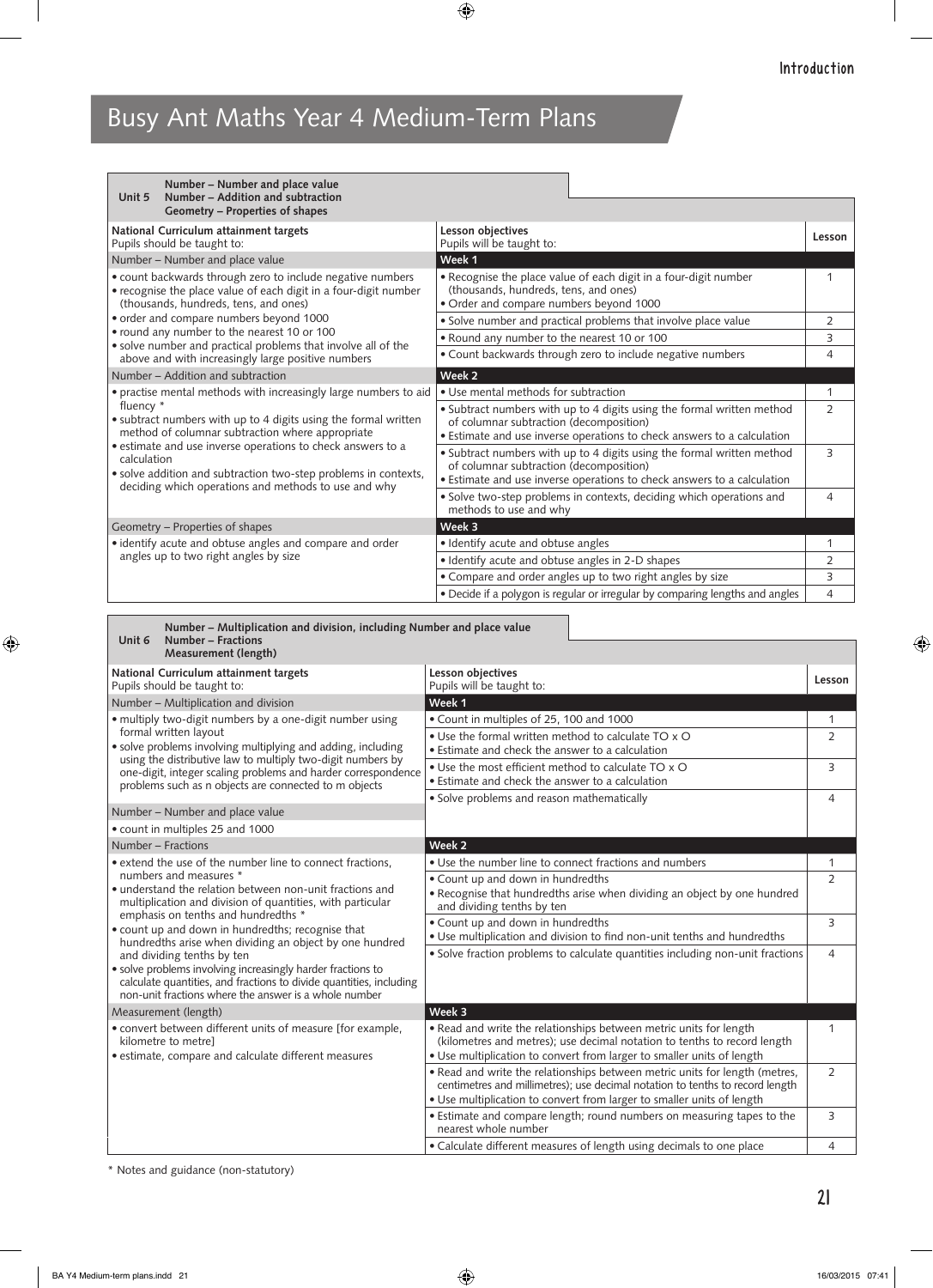| Number - Addition and subtraction<br>Unit 7                                                                                                  |                                                                                                                                                                                              |                |
|----------------------------------------------------------------------------------------------------------------------------------------------|----------------------------------------------------------------------------------------------------------------------------------------------------------------------------------------------|----------------|
| <b>Statistics</b>                                                                                                                            |                                                                                                                                                                                              |                |
| National Curriculum attainment targets<br>Pupils should be taught to:                                                                        | Lesson objectives<br>Pupils will be taught to:                                                                                                                                               | Lesson         |
| Number – Addition and subtraction                                                                                                            | Week 1                                                                                                                                                                                       |                |
| • practise mental methods with increasingly large numbers                                                                                    | • Use mental methods for addition                                                                                                                                                            | 1              |
| to aid fluency *                                                                                                                             | • Use mental methods for subtraction                                                                                                                                                         | 2              |
| • add and subtract numbers with up to 4 digits using<br>the formal written methods of columnar addition and<br>subtraction where appropriate | • Solve two-step problems in contexts, deciding which operations and<br>methods to use and why                                                                                               | 3              |
| • estimate and use inverse operations to check answers to<br>a calculation                                                                   | • Add numbers with up to 4 digits using the formal written method of<br>columnar addition                                                                                                    | 4              |
| • solve addition and subtraction two-step problems in                                                                                        | • Estimate and use inverse operations to check answers to a calculation                                                                                                                      |                |
| contexts, deciding which operations and methods to use<br>and why                                                                            | Week 2                                                                                                                                                                                       |                |
|                                                                                                                                              | • Add numbers with up to 4 digits using the formal written method of<br>columnar addition                                                                                                    | 1              |
|                                                                                                                                              | • Estimate and use inverse operations to check answers to a calculation                                                                                                                      |                |
|                                                                                                                                              | • Subtract numbers with up to 4 digits using the formal written method of<br>columnar subtraction (decomposition)                                                                            | $\overline{2}$ |
|                                                                                                                                              | • Estimate and use inverse operations to check answers to a calculation                                                                                                                      | 3              |
|                                                                                                                                              | • Subtract numbers with up to 4 digits using the formal written method of<br>columnar subtraction (decomposition)<br>• Estimate and use inverse operations to check answers to a calculation |                |
|                                                                                                                                              | • Solve two-step problems in contexts, deciding which operations and                                                                                                                         | 4              |
|                                                                                                                                              | methods to use and why                                                                                                                                                                       |                |
| <b>Statistics</b>                                                                                                                            | Week 3                                                                                                                                                                                       |                |
| • interpret and present discrete and continuous data using<br>appropriate graphical methods, including bar charts and                        | • Interpret and present discrete data using appropriate graphical methods,<br>including scaled bar charts                                                                                    | 1              |
| time graphs<br>· solve comparison, sum and difference problems using                                                                         | • Interpret and present continuous data using appropriate graphical methods,<br>using simple time graphs                                                                                     | $\overline{2}$ |
| information presented in bar charts, pictograms, tables<br>and other graphs                                                                  | • Use information presented in scaled pictograms, bar charts and tables to<br>solve problems                                                                                                 | 3              |
|                                                                                                                                              | • Use information presented in simple time graphs to solve problems                                                                                                                          | 4              |

| Number - Multiplication and division<br>Number - Decimals<br>Unit 8<br>Measurement (perimeter and area)                                                                                                                                                                                                                                                                                                                      |                                                                                                                                                                                                                |                |
|------------------------------------------------------------------------------------------------------------------------------------------------------------------------------------------------------------------------------------------------------------------------------------------------------------------------------------------------------------------------------------------------------------------------------|----------------------------------------------------------------------------------------------------------------------------------------------------------------------------------------------------------------|----------------|
| National Curriculum attainment targets<br>Pupils should be taught to:                                                                                                                                                                                                                                                                                                                                                        | Lesson objectives<br>Pupils will be taught to:                                                                                                                                                                 | Lesson         |
| Number - Multiplication and division                                                                                                                                                                                                                                                                                                                                                                                         | Week 1                                                                                                                                                                                                         |                |
| • multiply three-digit numbers by a one-digit number<br>using formal written layout<br>· solve problems involving multiplying and adding,<br>including using the distributive law to multiply two- digit<br>numbers by one-digit, integer scaling problems and<br>harder correspondence problems such as n objects are<br>connected to m objects                                                                             | • Use partitioning to calculate HTO x O<br>• Estimate and check the answer to a calculation                                                                                                                    |                |
|                                                                                                                                                                                                                                                                                                                                                                                                                              | . Use partitioning and the grid method to calculate HTO x O<br>• Estimate and check the answer to a calculation                                                                                                | $\overline{2}$ |
|                                                                                                                                                                                                                                                                                                                                                                                                                              | . Use the expanded written method to calculate HTO x O<br>• Estimate and check the answer to a calculation                                                                                                     | 3              |
|                                                                                                                                                                                                                                                                                                                                                                                                                              | • Solve problems and reason mathematically                                                                                                                                                                     | 4              |
| Number – Decimals                                                                                                                                                                                                                                                                                                                                                                                                            | Week 2                                                                                                                                                                                                         |                |
| • extend understanding of the number system and<br>decimal place value to hundredths *<br>• recognise and write decimal equivalents of any number<br>of hundredths<br>• find the effect of dividing a one- or two-digit number<br>by 10 and 100, identifying the value of the digits in the<br>answer as ones, tenths and hundredths<br>• compare numbers with the same number of decimal<br>places up to two decimal places | • Understand the place value of hundredths<br>• Recognise and write decimal equivalents of any number of hundredths                                                                                            |                |
|                                                                                                                                                                                                                                                                                                                                                                                                                              | • Compare numbers with two decimal places                                                                                                                                                                      | 2              |
|                                                                                                                                                                                                                                                                                                                                                                                                                              | · Divide one-digit and two-digit numbers by 10                                                                                                                                                                 | 3              |
|                                                                                                                                                                                                                                                                                                                                                                                                                              | . Divide one-digit and two-digit numbers by 100                                                                                                                                                                | 4              |
| Measurement (perimeter and area)                                                                                                                                                                                                                                                                                                                                                                                             | Week 3                                                                                                                                                                                                         |                |
| • measure and calculate the perimeter of a rectilinear<br>figure (including squares) in centimetres and metres<br>• find the area of rectilinear shapes by counting squares<br>• relate area to arrays and multiplication *                                                                                                                                                                                                  | • Measure and calculate the perimeter of rectilinear figures in cm and m, and<br>use the rule $P = 2$ (a + b) to calculate the perimeter (P) where a and b are the<br>dimensions of the sides in the same unit |                |
|                                                                                                                                                                                                                                                                                                                                                                                                                              | • Find the area of rectilinear shapes by counting squares                                                                                                                                                      | $\overline{2}$ |
|                                                                                                                                                                                                                                                                                                                                                                                                                              | • Find the area of rectilinear and other simple 2-D shapes by counting squares                                                                                                                                 | 3              |
|                                                                                                                                                                                                                                                                                                                                                                                                                              | • Relate area to arrays and multiplication                                                                                                                                                                     | $\overline{4}$ |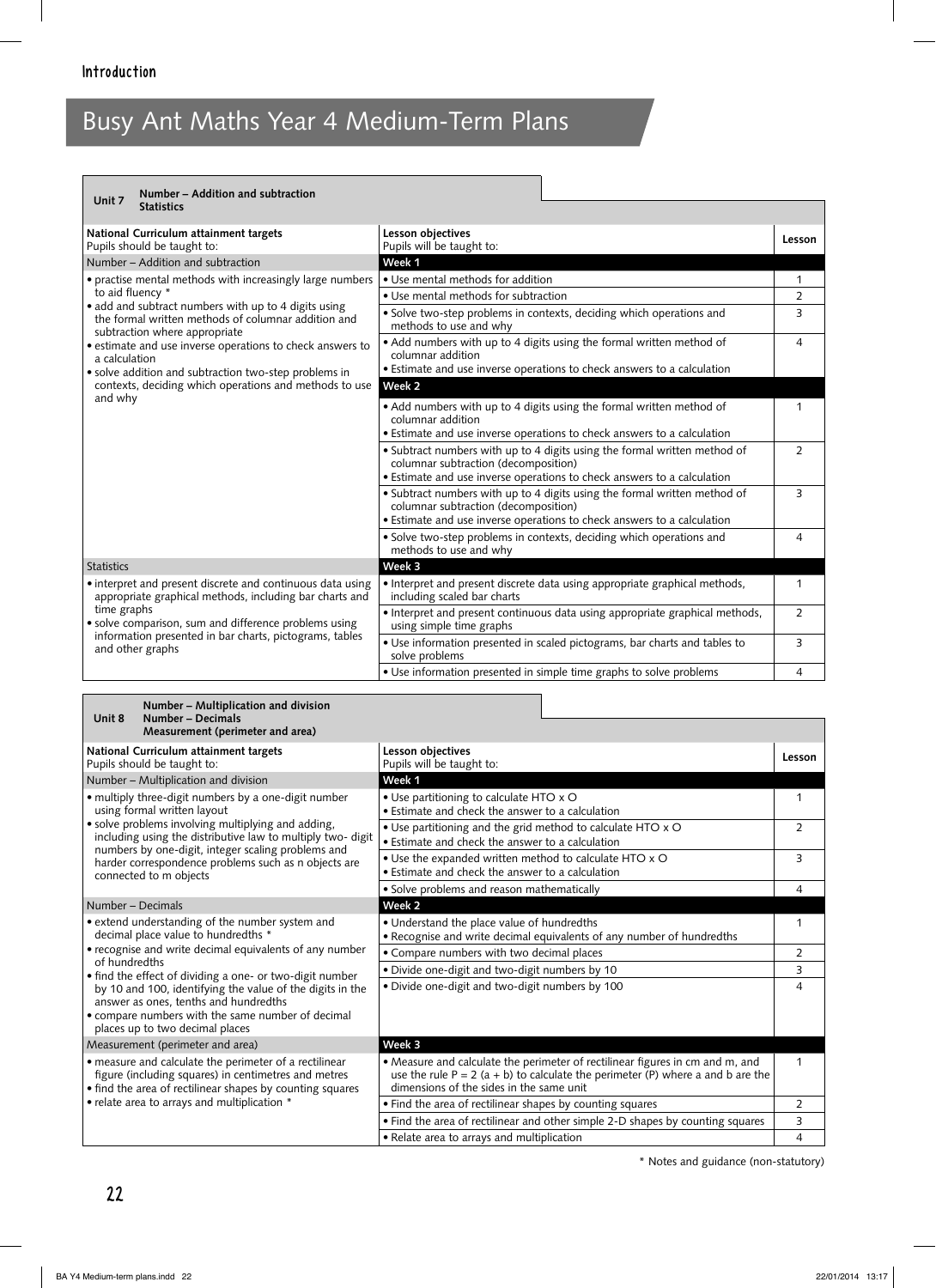| Number - Number and place value<br>Number - Addition and subtraction, including Measurement (money)<br>Unit 9<br>Geometry - Properties of shapes                                                                                                                                                                                                         |                                                                                                                                                                                                                        |                |  |
|----------------------------------------------------------------------------------------------------------------------------------------------------------------------------------------------------------------------------------------------------------------------------------------------------------------------------------------------------------|------------------------------------------------------------------------------------------------------------------------------------------------------------------------------------------------------------------------|----------------|--|
| National Curriculum attainment targets<br>Pupils should be taught to:                                                                                                                                                                                                                                                                                    | Lesson objectives<br>Pupils will be taught to:                                                                                                                                                                         | Lesson         |  |
| Number - Number and place value                                                                                                                                                                                                                                                                                                                          | Week 1                                                                                                                                                                                                                 |                |  |
| • count backwards through zero to include negative<br>numbers<br>• recognise the place value of each digit in a four-digit<br>number (thousands, hundreds, tens, and ones)                                                                                                                                                                               | • Recognise the place value of each digit in a four-digit number (thousands,<br>hundreds, tens, and ones)<br>· Order and compare numbers beyond 1000<br>• Solve number and practical problems that involve place value | 1              |  |
| · order and compare numbers beyond 1000                                                                                                                                                                                                                                                                                                                  | . Round any number to the nearest 10, 100 or 1000                                                                                                                                                                      | $\overline{2}$ |  |
| • round any number to the nearest 10, 100 or 1000                                                                                                                                                                                                                                                                                                        | • Count backwards through zero to include negative numbers                                                                                                                                                             | 3              |  |
| · solve number and practical problems that involve<br>all of the above and with increasingly large positive<br>numbers<br>• read Roman numerals to 100 (I to C) and know that<br>over time, the numeral system changed to include<br>the concept of zero and place value                                                                                 | • Read Roman numerals to 100 (I to C) and know that over time, the numeral<br>system changed to include the concept of zero and place value                                                                            | $\overline{4}$ |  |
| Number – Addition and subtraction                                                                                                                                                                                                                                                                                                                        | Week 2                                                                                                                                                                                                                 |                |  |
| • add and subtract numbers with up to 4 digits using<br>the formal written methods of columnar addition<br>and subtraction where appropriate<br>• estimate and use inverse operations to check<br>answers to a calculation<br>• solve addition and subtraction two-step problems in<br>contexts, deciding which operations and methods to<br>use and why | • Add numbers with up to 4 digits using the formal written method of columnar<br>addition<br>• Estimate and use inverse operations to check answers to a calculation                                                   | 1              |  |
|                                                                                                                                                                                                                                                                                                                                                          | • Subtract numbers with up to 4 digits using the formal written method of<br>columnar subtraction (decomposition)<br>• Estimate and use inverse operations to check answers to a calculation                           | $\overline{2}$ |  |
|                                                                                                                                                                                                                                                                                                                                                          | · Solve two-step problems in contexts, deciding which operations and methods to<br>use and why                                                                                                                         | 3              |  |
| Measurement (money)                                                                                                                                                                                                                                                                                                                                      | • Estimate, compare and calculate with money in pounds and pence                                                                                                                                                       | 4              |  |
| · estimate, compare and calculate different measures,<br>including money in pounds and pence                                                                                                                                                                                                                                                             |                                                                                                                                                                                                                        |                |  |
| Geometry - Properties of shapes                                                                                                                                                                                                                                                                                                                          | Week 3                                                                                                                                                                                                                 |                |  |
| • compare and classify geometric shapes, including                                                                                                                                                                                                                                                                                                       | • Compare and classify triangles based on their properties and sizes                                                                                                                                                   | 1              |  |
| quadrilaterals and triangles, based on their properties<br>and sizes                                                                                                                                                                                                                                                                                     | • Compare and classify parallelograms and rhombuses based on their properties<br>and sizes                                                                                                                             | $\overline{2}$ |  |
|                                                                                                                                                                                                                                                                                                                                                          | • Compare and classify trapeziums and kites based on their properties and sizes                                                                                                                                        | 3              |  |
|                                                                                                                                                                                                                                                                                                                                                          | • Compare and classify quadrilaterals based on their properties and sizes                                                                                                                                              | $\overline{4}$ |  |

| Number – Multiplication and division<br>Unit<br><b>Number - Fractions</b><br>10<br>Measurement (volume and capacity)<br>Lesson objectives<br>Lesson<br>Pupils will be taught to:<br>Week 1<br>• Use the formal written method to calculate HTO x O<br>1<br>using formal written layout<br>• Estimate and check the answer to a calculation<br>. Use the formal written method to calculate HTO x O<br>$\overline{2}$<br>including using the distributive law to multiply two-<br>• Estimate and check the answer to a calculation<br>digit numbers by one-digit, integer scaling problems<br>• Use the most efficient method to calculate HTO x O<br>3<br>and harder correspondence problems such as n<br>• Estimate and check the answer to a calculation<br>objects are connected to m objects<br>· Solve problems and reason mathematically<br>4<br>Week 2<br>. Use factors and multiples to recognise equivalent fractions and simplify where<br>1<br>fractions and simplify where appropriate [for<br>appropriate<br>example, $\frac{6}{9} = \frac{2}{3}$ or $\frac{1}{4} = \frac{2}{8}$ ] *<br>• Add fractions with the same denominator<br>$\overline{2}$<br>• Subtract fractions with the same denominator<br>3<br>common equivalent fractions<br>· Solve simple measure and money problems involving fractions<br>4<br>denominator<br>fractions<br>Week 3<br>. Read and write the relationship between metric units for capacity; use decimal<br>1<br>notation to hundredths to record capacity<br>• Use multiplication to convert from larger to smaller units of capacity<br>$\overline{2}$<br>• Estimate and compare capacity; round numbers to the nearest whole number<br>3 |                                                                                                                                                        |                                                                         |   |
|-------------------------------------------------------------------------------------------------------------------------------------------------------------------------------------------------------------------------------------------------------------------------------------------------------------------------------------------------------------------------------------------------------------------------------------------------------------------------------------------------------------------------------------------------------------------------------------------------------------------------------------------------------------------------------------------------------------------------------------------------------------------------------------------------------------------------------------------------------------------------------------------------------------------------------------------------------------------------------------------------------------------------------------------------------------------------------------------------------------------------------------------------------------------------------------------------------------------------------------------------------------------------------------------------------------------------------------------------------------------------------------------------------------------------------------------------------------------------------------------------------------------------------------------------------------------------------------------------------------------------------------------------------------------------------------------|--------------------------------------------------------------------------------------------------------------------------------------------------------|-------------------------------------------------------------------------|---|
|                                                                                                                                                                                                                                                                                                                                                                                                                                                                                                                                                                                                                                                                                                                                                                                                                                                                                                                                                                                                                                                                                                                                                                                                                                                                                                                                                                                                                                                                                                                                                                                                                                                                                           |                                                                                                                                                        |                                                                         |   |
|                                                                                                                                                                                                                                                                                                                                                                                                                                                                                                                                                                                                                                                                                                                                                                                                                                                                                                                                                                                                                                                                                                                                                                                                                                                                                                                                                                                                                                                                                                                                                                                                                                                                                           |                                                                                                                                                        |                                                                         |   |
|                                                                                                                                                                                                                                                                                                                                                                                                                                                                                                                                                                                                                                                                                                                                                                                                                                                                                                                                                                                                                                                                                                                                                                                                                                                                                                                                                                                                                                                                                                                                                                                                                                                                                           | National Curriculum attainment targets<br>Pupils should be taught to:                                                                                  |                                                                         |   |
|                                                                                                                                                                                                                                                                                                                                                                                                                                                                                                                                                                                                                                                                                                                                                                                                                                                                                                                                                                                                                                                                                                                                                                                                                                                                                                                                                                                                                                                                                                                                                                                                                                                                                           | Number - Multiplication and division                                                                                                                   |                                                                         |   |
|                                                                                                                                                                                                                                                                                                                                                                                                                                                                                                                                                                                                                                                                                                                                                                                                                                                                                                                                                                                                                                                                                                                                                                                                                                                                                                                                                                                                                                                                                                                                                                                                                                                                                           | • multiply three-digit numbers by a one-digit number<br>• solve problems involving multiplying and adding,                                             |                                                                         |   |
|                                                                                                                                                                                                                                                                                                                                                                                                                                                                                                                                                                                                                                                                                                                                                                                                                                                                                                                                                                                                                                                                                                                                                                                                                                                                                                                                                                                                                                                                                                                                                                                                                                                                                           |                                                                                                                                                        |                                                                         |   |
|                                                                                                                                                                                                                                                                                                                                                                                                                                                                                                                                                                                                                                                                                                                                                                                                                                                                                                                                                                                                                                                                                                                                                                                                                                                                                                                                                                                                                                                                                                                                                                                                                                                                                           |                                                                                                                                                        |                                                                         |   |
|                                                                                                                                                                                                                                                                                                                                                                                                                                                                                                                                                                                                                                                                                                                                                                                                                                                                                                                                                                                                                                                                                                                                                                                                                                                                                                                                                                                                                                                                                                                                                                                                                                                                                           |                                                                                                                                                        |                                                                         |   |
|                                                                                                                                                                                                                                                                                                                                                                                                                                                                                                                                                                                                                                                                                                                                                                                                                                                                                                                                                                                                                                                                                                                                                                                                                                                                                                                                                                                                                                                                                                                                                                                                                                                                                           | Number – Fractions                                                                                                                                     |                                                                         |   |
|                                                                                                                                                                                                                                                                                                                                                                                                                                                                                                                                                                                                                                                                                                                                                                                                                                                                                                                                                                                                                                                                                                                                                                                                                                                                                                                                                                                                                                                                                                                                                                                                                                                                                           | • use factors and multiples to recognise equivalent<br>• recognise and show, using diagrams, families of<br>• add and subtract fractions with the same |                                                                         |   |
|                                                                                                                                                                                                                                                                                                                                                                                                                                                                                                                                                                                                                                                                                                                                                                                                                                                                                                                                                                                                                                                                                                                                                                                                                                                                                                                                                                                                                                                                                                                                                                                                                                                                                           |                                                                                                                                                        |                                                                         |   |
|                                                                                                                                                                                                                                                                                                                                                                                                                                                                                                                                                                                                                                                                                                                                                                                                                                                                                                                                                                                                                                                                                                                                                                                                                                                                                                                                                                                                                                                                                                                                                                                                                                                                                           |                                                                                                                                                        |                                                                         |   |
|                                                                                                                                                                                                                                                                                                                                                                                                                                                                                                                                                                                                                                                                                                                                                                                                                                                                                                                                                                                                                                                                                                                                                                                                                                                                                                                                                                                                                                                                                                                                                                                                                                                                                           |                                                                                                                                                        |                                                                         |   |
|                                                                                                                                                                                                                                                                                                                                                                                                                                                                                                                                                                                                                                                                                                                                                                                                                                                                                                                                                                                                                                                                                                                                                                                                                                                                                                                                                                                                                                                                                                                                                                                                                                                                                           | • solve simple measure and money problems involving                                                                                                    |                                                                         |   |
|                                                                                                                                                                                                                                                                                                                                                                                                                                                                                                                                                                                                                                                                                                                                                                                                                                                                                                                                                                                                                                                                                                                                                                                                                                                                                                                                                                                                                                                                                                                                                                                                                                                                                           | Measurement (volume & capacity)                                                                                                                        |                                                                         |   |
|                                                                                                                                                                                                                                                                                                                                                                                                                                                                                                                                                                                                                                                                                                                                                                                                                                                                                                                                                                                                                                                                                                                                                                                                                                                                                                                                                                                                                                                                                                                                                                                                                                                                                           | • convert between different units of measure<br>• estimate, compare and calculate different measures                                                   |                                                                         |   |
|                                                                                                                                                                                                                                                                                                                                                                                                                                                                                                                                                                                                                                                                                                                                                                                                                                                                                                                                                                                                                                                                                                                                                                                                                                                                                                                                                                                                                                                                                                                                                                                                                                                                                           |                                                                                                                                                        |                                                                         |   |
|                                                                                                                                                                                                                                                                                                                                                                                                                                                                                                                                                                                                                                                                                                                                                                                                                                                                                                                                                                                                                                                                                                                                                                                                                                                                                                                                                                                                                                                                                                                                                                                                                                                                                           |                                                                                                                                                        |                                                                         |   |
|                                                                                                                                                                                                                                                                                                                                                                                                                                                                                                                                                                                                                                                                                                                                                                                                                                                                                                                                                                                                                                                                                                                                                                                                                                                                                                                                                                                                                                                                                                                                                                                                                                                                                           |                                                                                                                                                        | • Calculate different measures of capacity using decimals to two places | 4 |